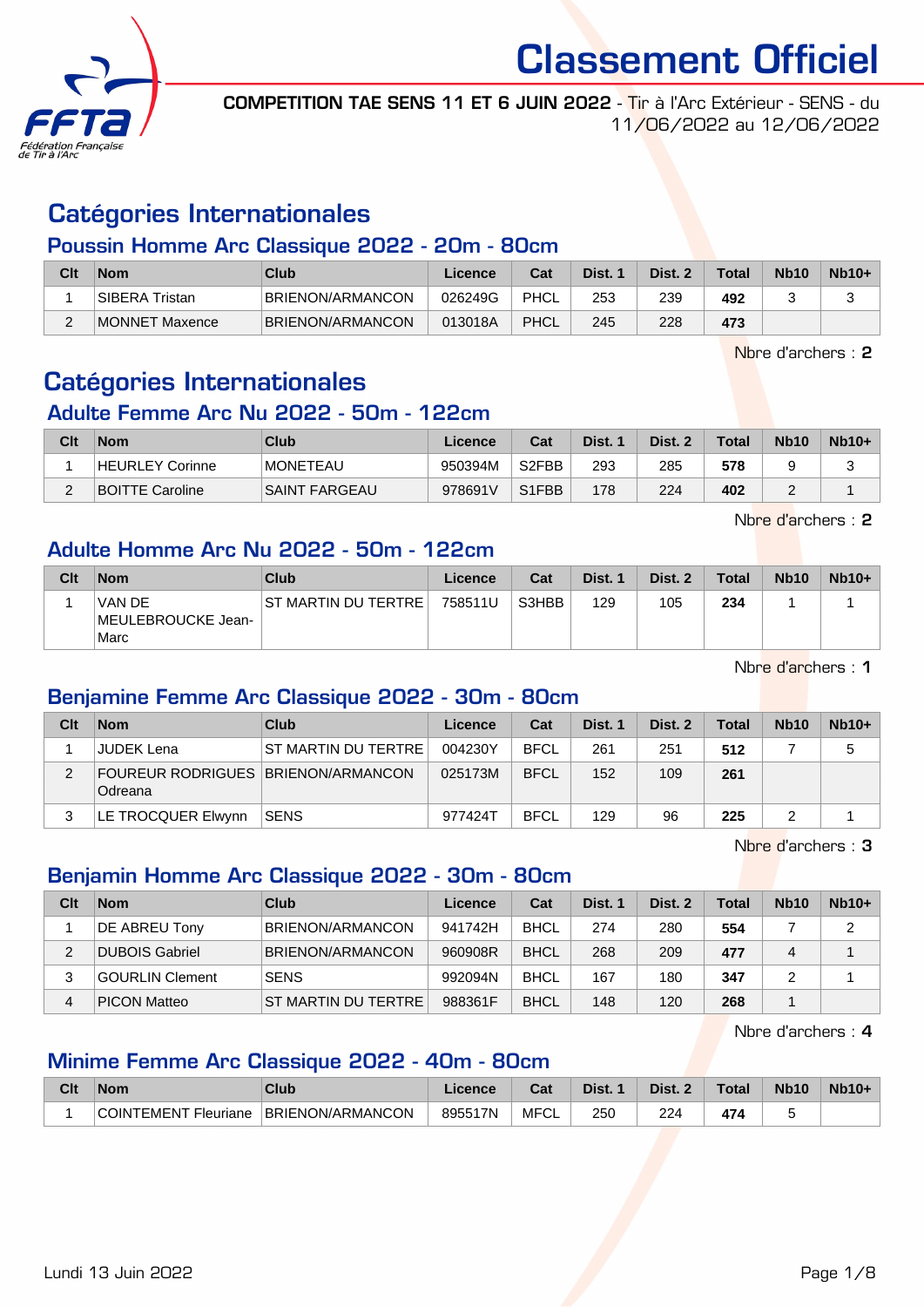

COMPETITION TAE SENS 11 ET 6 JUIN 2022 - Tir à l'Arc Extérieur - SENS - du 11/06/2022 au 12/06/2022

## Minime Femme Arc Classique 2022 - 40m - 80cm (Suite)

| Clt | <b>Nom</b>                | <b>Club</b>                | Licence | Cat  | Dist. | Dist. 2 | <b>Total</b> | <b>Nb10</b> | <b>Nb10+</b> |
|-----|---------------------------|----------------------------|---------|------|-------|---------|--------------|-------------|--------------|
|     | <b>FROMAGEOT Beatrice</b> | <b>ST MARTIN DU TERTRE</b> | 967861Y | MFCL | 46    | 152     | 298          |             |              |

Nbre d'archers : 2

## Minime Homme Arc Classique 2022 - 40m - 80cm

| Clt | <b>Nom</b>      | Club                    | Licence | Cat         | Dist. 1 | Dist. 2 | Total | <b>Nb10</b> | $Nb10+$ |
|-----|-----------------|-------------------------|---------|-------------|---------|---------|-------|-------------|---------|
|     | BERNAGE Leandre | <b>BRIENON/ARMANCON</b> | 915262A | MHCL        | 243     | 246     | 489   |             |         |
|     | ROVIRA Mato     | SAINT FARGEAU           | 954070H | <b>MHCL</b> | 187     | 186     | 373   |             |         |
|     | HUVEAU Aurelien | <b>MONETEAU</b>         | 976895T | MHCL        | 157     | 150     | 307   |             |         |

Nbre d'archers : 3

## Cadette Femme Arc Classique 2022 - 60m - 122cm

| Clt | <b>Nom</b>          | Club                 | Licence | Cat         | Dist. 1 | Dist. 2 | Total | <b>Nb10</b> | $Nb10+$ |
|-----|---------------------|----------------------|---------|-------------|---------|---------|-------|-------------|---------|
|     | <b>ETHEVE Anais</b> | <b>SENS</b>          | 996701W | CFCL        | 282     | 283     | 565   |             |         |
| C   | CHOLLET Louise      | BRIENON/ARMANCON     | 934505S | CFCL        | 251     | 279     | 530   |             |         |
| ົ   | <b>RESSE Leonie</b> | <b>SAINT FARGEAU</b> | 899942Y | <b>CFCL</b> | 250     | 247     | 497   |             |         |

Nbre d'archers : 3

#### Cadet Homme Arc Classique 2022 - 60m - 122cm

| Clt | <b>Nom</b>             | Club                    | Licence | Cat         | Dist. 1 | Dist. 2 | Total | <b>Nb10</b> | $Nb10+$ |
|-----|------------------------|-------------------------|---------|-------------|---------|---------|-------|-------------|---------|
|     | VECHOT Kyllian         | <b>BRIENON/ARMANCON</b> | 884418Z | <b>CHCL</b> | 310     | 293     | 603   |             |         |
|     | <b>ARROBAS Clement</b> | <b>SENS</b>             | 939681T | <b>CHCL</b> | 248     | 234     | 482   |             |         |
|     | <b>GIRON Neal</b>      | <b>BRIENON/ARMANCON</b> | 003872J | <b>CHCL</b> | 214     | 199     | 413   | $\sqrt{ }$  |         |

Nbre d'archers : 3

## Junior Homme Arc Classique 2022 - 70m - 122cm

| Clt | <b>Nom</b>      | Club             | Licence | $\sim$<br>⊍aι | Dist. | Dist. | Total | <b>Nb10</b> | <b>Nb10+</b> |
|-----|-----------------|------------------|---------|---------------|-------|-------|-------|-------------|--------------|
|     | COMPERAT Pierre | BRIENON/ARMANCON | 924887M | JHCL          | 219   | 214   | 433   |             | -            |

Nbre d'archers : 1

## Senior 1 Femme Arc Classique 2022 - 70m - 122cm

| Clt | <b>Nom</b>        | <b>Club</b> | Licence | <b>Cost</b><br>⊍م           | Dist.         | Dist.       | <b>Total</b> | <b>Nb10</b> | $Nb10+$ |
|-----|-------------------|-------------|---------|-----------------------------|---------------|-------------|--------------|-------------|---------|
|     | LAGRUE<br>Coralie | <b>SENS</b> | 905588K | $O(10^{-11})$<br>۱۱ ت<br>◡∟ | 261<br>$\sim$ | 240<br>____ | 501          |             |         |

Nbre d'archers : 1

## Senior 1 Homme Arc Classique 2022 - 70m - 122cm

| Clt | <b>Nom</b>              | Club        | <b>licence</b> | $\mathbf{A}$<br>⊍¤⊾ | Dist. | Dist. | <b>Total</b> | <b>Nb10</b> | <b>Nb10+</b> |
|-----|-------------------------|-------------|----------------|---------------------|-------|-------|--------------|-------------|--------------|
|     | <b>AYMONIN Savinien</b> | <b>SENS</b> | 975884U        | S1HCL               | 284   | 285   | 569          | 10          |              |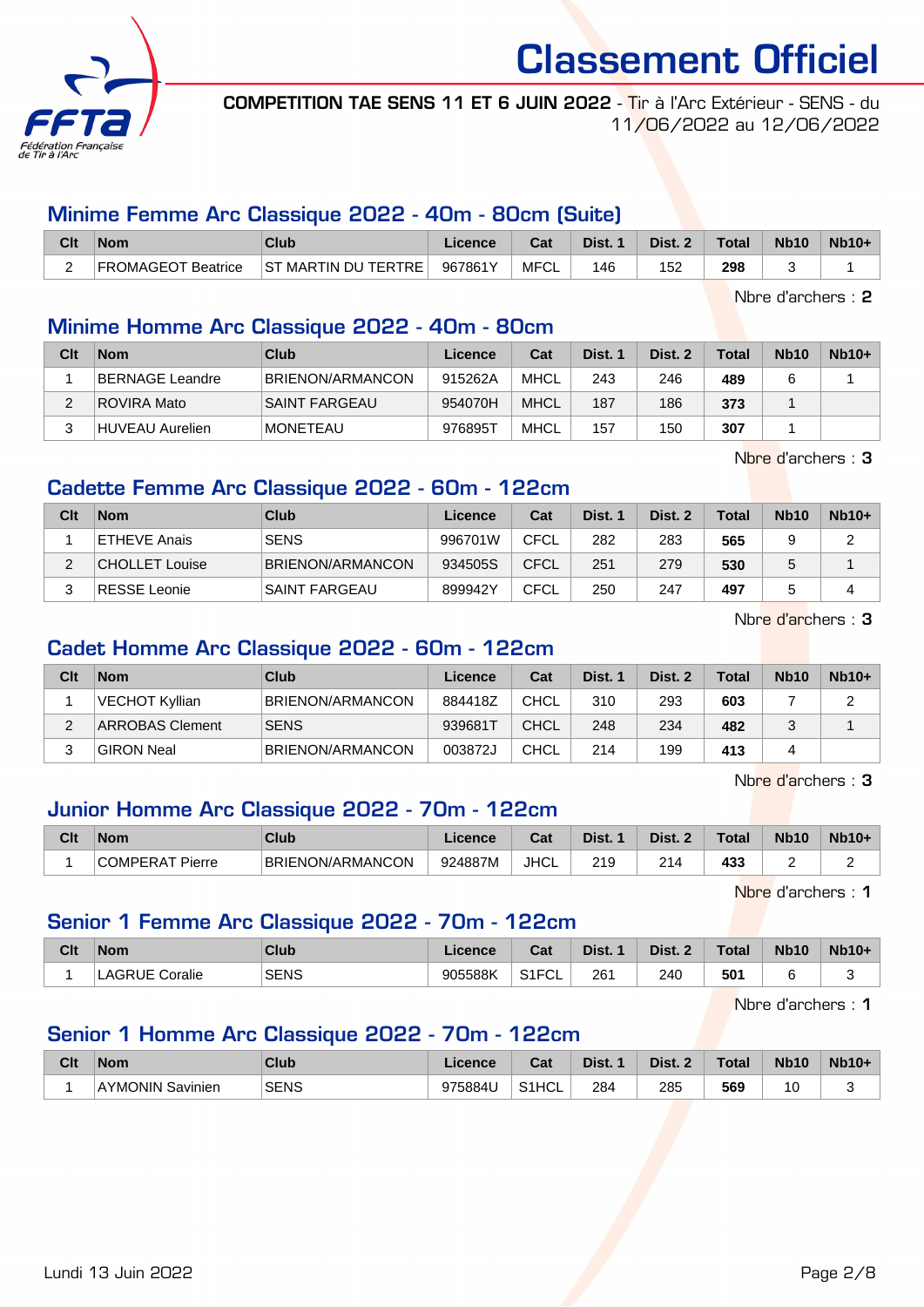

COMPETITION TAE SENS 11 ET 6 JUIN 2022 - Tir à l'Arc Extérieur - SENS - du 11/06/2022 au 12/06/2022

## Senior 1 Homme Arc Classique 2022 - 70m - 122cm (Suite)

| Clt | <b>Nom</b>            | Club                                       | Licence | Cat                | Dist. 1 | Dist. 2 | <b>Total</b> | <b>Nb10</b> | $Nb10+$ |
|-----|-----------------------|--------------------------------------------|---------|--------------------|---------|---------|--------------|-------------|---------|
| っ   | CHASTAING Teddy       | <b>ASAM CHERBOURG-</b><br><b>OCTEVILLE</b> | 766670M | S <sub>1</sub> HCL | 263     | 296     | 559          | 8           | 5       |
| 3   | <b>MASIP Marc</b>     | <b>SENS</b>                                | 033849T | S <sub>1</sub> HCL | 238     | 258     | 496          | 5           | 2       |
| 4   | <b>PERRIN Mathieu</b> | BRIENON/ARMANCON                           | 760045L | S <sub>1</sub> HCL | 235     | 228     | 463          | 3           |         |

Nbre d'archers : 4

## Senior 2 Homme Arc Classique 2022 - 70m - 122cm

| Clt | <b>Nom</b>         | Club                       | Licence | Cat                | Dist. 1 | Dist. 2 | Total | <b>Nb10</b> | $Nb10+$ |
|-----|--------------------|----------------------------|---------|--------------------|---------|---------|-------|-------------|---------|
|     | BOLLORE Cedric     | <b>ST MARTIN DU TERTRE</b> | 376912M | S <sub>2</sub> HCL | 295     | 299     | 594   | 13          | 6       |
|     | COTANCE Christophe | SAINT FARGEAU              | 649802G | S <sub>2</sub> HCL | 271     | 275     | 546   | 11          | ◠<br>ບ  |
|     | COMPERAT Jerome    | <b>BRIENON/ARMANCON</b>    | 932794G | S <sub>2</sub> HCL | 203     | 202     | 405   |             |         |

Nbre d'archers : 3

#### Senior 3 Femme Arc Classique 2022 - 60m - 122cm

| Clt | <b>Nom</b>               | Club                    | Licence | Cat   | Dist. 1 | Dist. 2 | <b>Total</b> | <b>Nb10</b> | $Nb10+$ |
|-----|--------------------------|-------------------------|---------|-------|---------|---------|--------------|-------------|---------|
|     | DEFAUCHY Marie<br>Joseph | <b>BRIENON/ARMANCON</b> | 739291C | S3FCL | 276     | 264     | 540          |             |         |
| ◠   | DEGRANGE Patricia        | <b>BRIENON/ARMANCON</b> | 041250M | S3FCL | 259     | 224     | 483          |             |         |

Nbre d'archers : 2

## Senior 3 Homme Arc Classique 2022 - 60m - 122cm

| Clt | <b>Nom</b>     | Club        | Licence | Cat   | Dist. | Dist. | <b>Total</b> | <b>Nb10</b> | $Nb10+$ |
|-----|----------------|-------------|---------|-------|-------|-------|--------------|-------------|---------|
|     | CAMPANA Daniel | <b>SENS</b> | 429518T | S3HCL | 298   | 282   | 580          | 10          | ີ       |

Nbre d'archers : 1

#### Cadet Homme Arc à Poulies 2022 - 50m - 80cm

| Clt | <b>Nom</b>          | Club                  | <b>Licence</b> | $R_{\rm{eff}}$<br>⊍d | Dist. | Dist. | <b>Total</b> | <b>Nb10</b> | $Nb10+$ |
|-----|---------------------|-----------------------|----------------|----------------------|-------|-------|--------------|-------------|---------|
|     | FBFAU<br>$\tau$ heo | <b>TONNERRE</b><br>AS | 872967C        | CHCC                 | 313   | 300   | 613          | . .<br>ں ،  |         |

Nbre d'archers : 1

#### Senior 1 Femme Arc à Poulies 2022 - 50m - 80cm

| Clt | <b>Nom</b>           | Club             | Licence | Cat                            | Dist. | Dist. | <b>Total</b> | <b>Nb10</b> | <b>Nb10+</b> |
|-----|----------------------|------------------|---------|--------------------------------|-------|-------|--------------|-------------|--------------|
|     | KACZMARECK<br>Elodie | BRIENON/ARMANCON | 763287K | S <sub>1</sub> F <sub>CO</sub> | 341   | 340   | 681          |             | ں ا          |

Nbre d'archers : 1

### Senior 1 Homme Arc à Poulies 2022 - 50m - 80cm

| Clt | <b>Nom</b>      | Club             | Licence | Cat                | Dist. | Dist. 2 | Total | <b>Nb10</b> | $Nb10+$ |
|-----|-----------------|------------------|---------|--------------------|-------|---------|-------|-------------|---------|
|     | AMELINE CEdric  | BRIENON/ARMANCON | 980595P | S <sub>1</sub> HCO | 315   | 321     | 636   |             |         |
|     | SIMON Alexandre | BRIENON/ARMANCON | 830374F | S <sub>1</sub> HCO | 312   | 316     | 628   | 18          | 4       |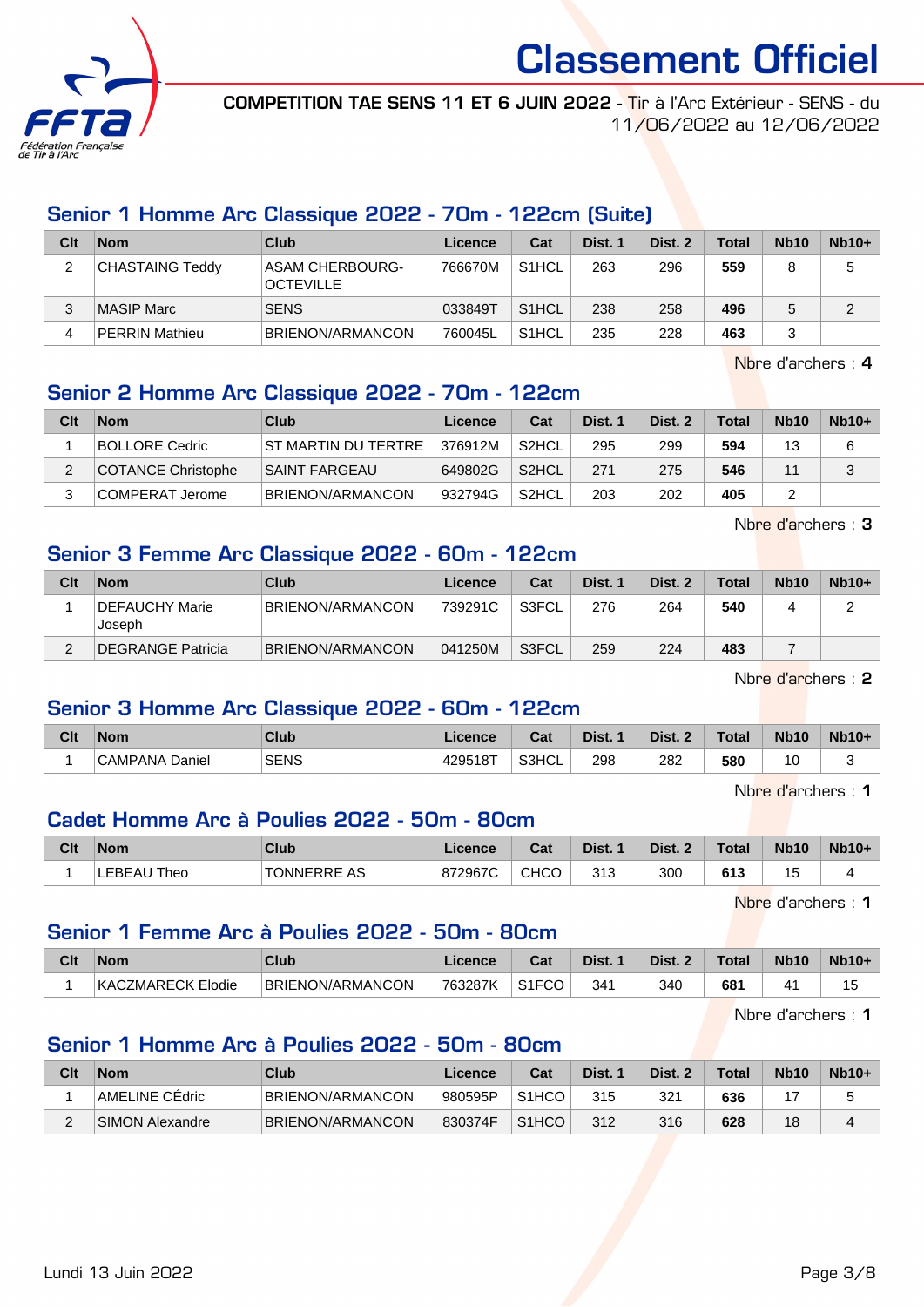

COMPETITION TAE SENS 11 ET 6 JUIN 2022 - Tir à l'Arc Extérieur - SENS - du 11/06/2022 au 12/06/2022

### Senior 1 Homme Arc à Poulies 2022 - 50m - 80cm (Suite)

| Clt | <b>Nom</b>             | Club                                       | Licence | Cat                            | Dist. 1 | Dist. 2 | <b>Total</b> | <b>Nb10</b> | $Nb10+$ |
|-----|------------------------|--------------------------------------------|---------|--------------------------------|---------|---------|--------------|-------------|---------|
| 3   | <b>CHASTAING Teddy</b> | <b>ASAM CHERBOURG-</b><br><b>OCTEVILLE</b> | 766670M | S <sub>1</sub> H <sub>CO</sub> | 313     | 306     | 619          | 12          | 4       |
| 4   | <b>VICENTE Adrien</b>  | <b>FONTAINEBLEAU</b>                       | 747127V | S <sub>1</sub> HCO             | 308     | 288     | 596          | 13          | 4       |
| 5   | <b>ALLARD Romain</b>   | <b>SENS</b>                                | 001410H | S <sub>1</sub> H <sub>CO</sub> | 249     | 272     | 521          | 6           |         |
| 6   | ROCU CIÉment           | <b>VERNOU LA CELLE</b><br><b>SUR SEINE</b> | 930526S | S <sub>1</sub> H <sub>CO</sub> | 212     | 171     | 383          | 4           |         |

Nbre d'archers : 6

### Senior 2 Femme Arc à Poulies 2022 - 50m - 80cm

| Clt | <b>Nom</b>              | Club        | icence  | نہ م<br>⊍dl        | Dist. | Dist. | <b>Total</b> | <b>Nb10</b> | $Nb10+$ |
|-----|-------------------------|-------------|---------|--------------------|-------|-------|--------------|-------------|---------|
|     | DC<br>POULAIN Geraldine | <b>SENS</b> | 007432D | S <sub>2</sub> FCO | 296   | 287   | 583          | л<br>ں      |         |

Nbre d'archers : 1

#### Senior 2 Homme Arc à Poulies 2022 - 50m - 80cm

| Clt | <b>Nom</b>                 | Club                                   | Licence | Cat                            | Dist. 1 | Dist. 2 | <b>Total</b> | <b>Nb10</b> | $Nb10+$ |
|-----|----------------------------|----------------------------------------|---------|--------------------------------|---------|---------|--------------|-------------|---------|
|     | <b>GIBERT Laurent</b>      | BRIENON/ARMANCON                       | 672650S | S <sub>2</sub> HCO             | 297     | 311     | 608          | 12          | 2       |
|     | <b>PFEIFFER Michel</b>     | <b>INEMOURS SAINT</b><br><b>PIERRE</b> | 924577A | S <sub>2</sub> HCO             | 289     | 314     | 603          | 10          |         |
| 2   | <b>DUSSAULT Christophe</b> | <b>SENS</b>                            | 449044S | S <sub>2</sub> H <sub>CO</sub> | 274     | 274     | 548          |             |         |

Nbre d'archers : 3

## Senior 3 Homme Arc à Poulies 2022 - 50m - 80cm

| Clt | <b>Nom</b>   | Club                           | Licence | Cat   | Dist. 1 | Dist. 2 | <b>Total</b> | <b>Nb10</b> | $Nb10+$ |
|-----|--------------|--------------------------------|---------|-------|---------|---------|--------------|-------------|---------|
|     | ROQUET Bruno | NEMOURS SAINT<br><b>PIERRE</b> | 012520J | S3HCO | 293     | 286     | 579          |             |         |

Nbre d'archers : 1

## Catégories Nationales

#### Benjamin Homme Arc Classique 2022 - 20m - 80cm

| Clt | <b>Nom</b>            | Club             | Licence | Cat         | Dist. 1 | Dist. 2 | Total | <b>Nb10</b> | $Nb10+$ |
|-----|-----------------------|------------------|---------|-------------|---------|---------|-------|-------------|---------|
|     | DESHAYES Matteo       | BRIENON/ARMANCON | 960897D | <b>BHCL</b> | 290     | 268     | 558   |             |         |
|     | <b>THIBAULT Sasha</b> | <b>IMONETEAU</b> | 019262M | <b>BHCL</b> | 227     | 277     | 504   |             |         |
|     | LEYRAT Ezio           | BRIENON/ARMANCON | 993624B | <b>BHCL</b> | 238     | 250     | 488   |             |         |

Nbre d'archers : 3

## Minime Femme Arc Classique 2022 - 30m - 80cm

| Clt | <b>Nom</b>               | Club            | .icence | <b>Dol</b><br>ua | Dist.            | Dist. | Total | <b>Nb10</b> | $Nb10+$ |
|-----|--------------------------|-----------------|---------|------------------|------------------|-------|-------|-------------|---------|
|     | .IER<br>JARDIL<br>Dorine | <b>MONETEAU</b> | 024996V | ∴ MFC.<br>◡∟     | $\Omega$<br>ا ت∠ | 251   | 482   |             |         |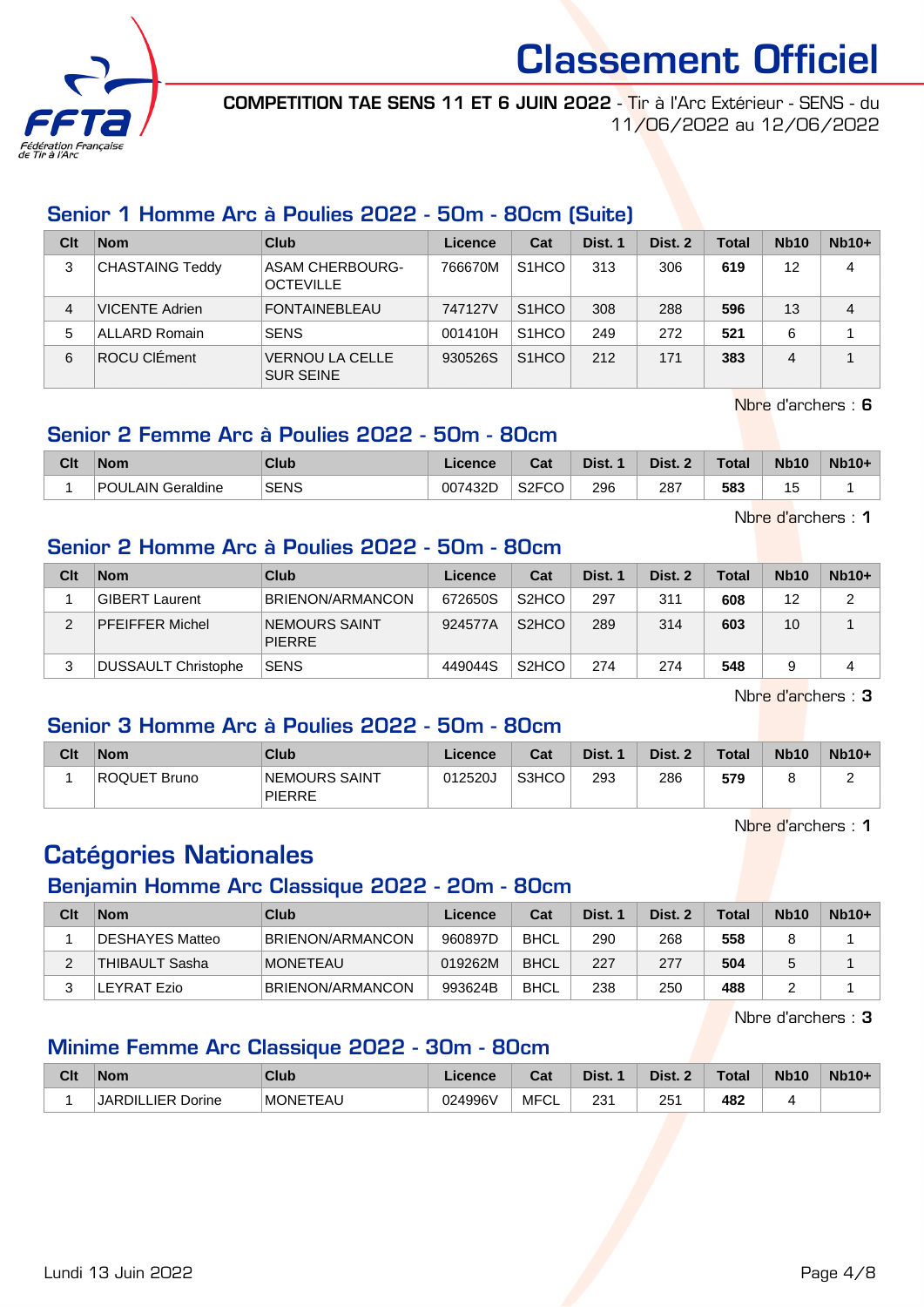

COMPETITION TAE SENS 11 ET 6 JUIN 2022 - Tir à l'Arc Extérieur - SENS - du 11/06/2022 au 12/06/2022

## Minime Femme Arc Classique 2022 - 30m - 80cm (Suite)

| Clt | Nom              | Club             | icence  | Cat    | Dist. | Dist. | $\tau$ otal | <b>Nb10</b> | $Nb10+$ |
|-----|------------------|------------------|---------|--------|-------|-------|-------------|-------------|---------|
| -   | Ines<br><u>—</u> | BRIENON/ARMANCON | 998212N | ∴ MFC' | 196   | 220   | 416         |             |         |

Nbre d'archers : 2

## Minime Homme Arc Classique 2022 - 30m - 80cm

| Clt | <b>Nom</b>               | Club                                             | Licence | Cat  | Dist. 1 | Dist. 2 | Total | <b>Nb10</b> | $Nb10+$ |
|-----|--------------------------|--------------------------------------------------|---------|------|---------|---------|-------|-------------|---------|
|     |                          | <b>JEANJACQUOT Corentin   VENEUX LES SABLONS</b> | 994118N | MHCL | 256     | 225     | 481   |             |         |
|     | AGOUTIN-LOUIS<br>Mathias | BRIENON/ARMANCON                                 | 994920K | MHCL | 105     | 184     | 289   |             |         |

Nbre d'archers : 2

## Cadette Femme Arc Classique 2022 - 50m - 122cm

| Clt | <b>Nom</b>          | <b>Club</b> | ∟icence | Cat      | Dist. | Dist. 2 | <b>Total</b> | <b>Nb10</b> | $Nb10+$ |
|-----|---------------------|-------------|---------|----------|-------|---------|--------------|-------------|---------|
|     | LENORMAND<br>Leeloo | <b>SENS</b> | 016426E | ັບ∟<br>◡ | 244   | 246     | 490          |             |         |

Nbre d'archers : 1

## Cadet Homme Arc Classique 2022 - 50m - 122cm

| Clt | <b>Nom</b>               | Club                                | Licence | Cat         | Dist. 1 | Dist. 2 | <b>Total</b> | <b>Nb10</b> | $Nb10+$ |
|-----|--------------------------|-------------------------------------|---------|-------------|---------|---------|--------------|-------------|---------|
|     | <b>PAQUEREAU Raphael</b> | <b>VENEUX LES SABLONS</b>           | 964747N | CHCL        | 263     | 265     | 528          |             |         |
|     | <b>LONGATTE Fabian</b>   | VERNOU LA CELLE<br><b>SUR SEINE</b> | 944410H | CHCL        | 218     | 255     | 473          | 4           |         |
|     | <b>RESSE Yoan</b>        | <b>SAINT FARGEAU</b>                | 828266P | <b>CHCL</b> | 218     | 243     | 461          |             |         |

Nbre d'archers : 3

## Senior 1 Femme Arc Classique 2022 - 50m - 122cm

| Clt | <b>Nom</b>            | <b>Club</b>         | Licence | Cat                | Dist. 1 | Dist. 2 | <b>Total</b> | <b>Nb10</b> | $Nb10+$        |
|-----|-----------------------|---------------------|---------|--------------------|---------|---------|--------------|-------------|----------------|
|     | PAQUEZ Justine        | ST MARTIN DU TERTRE | 856970P | S <sub>1</sub> FCL | 283     | 297     | 580          | 10          | 4              |
| 2   | MONTMARTIN Aurelie    | ST MARTIN DU TERTRE | 694597X | S <sub>1</sub> FCL | 270     | 260     | 530          |             | $\overline{2}$ |
| 3   | AYMONIN Cyrielle      | <b>SENS</b>         | 010818J | S <sub>1</sub> FCL | 271     | 244     | 515          |             | $\overline{2}$ |
| 4   | <b>PRADO Clarisse</b> | BRIENON/ARMANCON    | 014798K | S <sub>1</sub> FCL | 138     | 188     | 326          |             |                |

Nbre d'archers : 4

## Senior 1 Homme Arc Classique 2022 - 50m - 122cm

| Clt | Nom                 | Club               | Licence | Cat                | Dist. 1 | Dist. 2 | <b>Total</b> | <b>Nb10</b> | $Nb10+$ |
|-----|---------------------|--------------------|---------|--------------------|---------|---------|--------------|-------------|---------|
|     | CASSIGNAC Guillaume | VENEUX LES SABLONS | 921690M | S <sub>1</sub> HCL | 283     | 264     | 547          |             |         |
|     | COTTE Arnaud        | <b>SENS</b>        | 013758E | S <sub>1</sub> HCL | 174     |         | 351          |             |         |

Nbre d'archers : 2

## Senior 2 Femme Arc Classique 2022 - 50m - 122cm

| <b>Clt</b><br>Dist. 2<br>Dist.<br><b>Nb10</b><br><b>Nb10+</b><br><b>Total</b><br>Cat<br>Club<br>$\blacksquare$<br>  Nom<br>Licence |
|------------------------------------------------------------------------------------------------------------------------------------|
|------------------------------------------------------------------------------------------------------------------------------------|

Lundi 13 Juin 2022 Page 5/8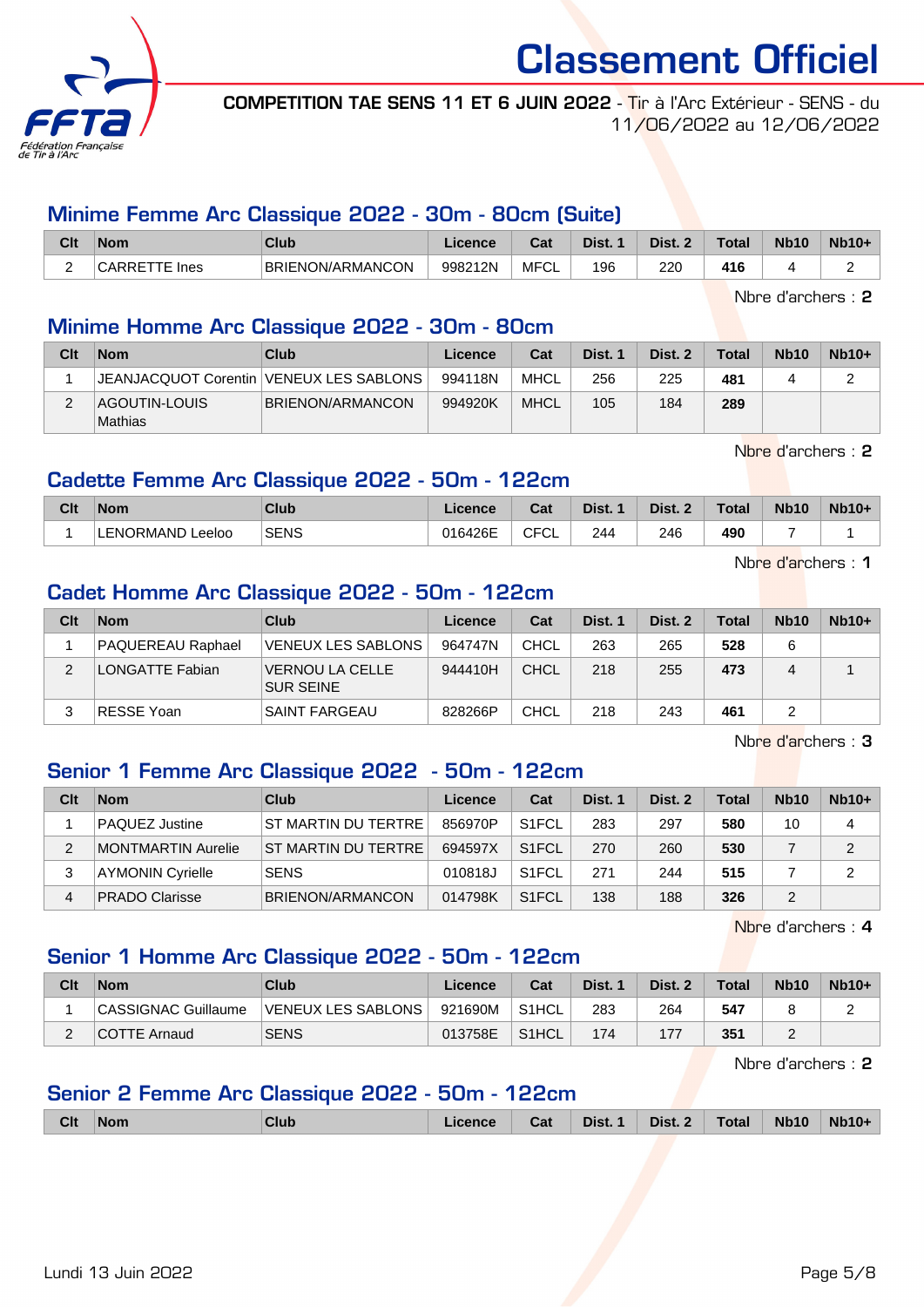

COMPETITION TAE SENS 11 ET 6 JUIN 2022 - Tir à l'Arc Extérieur - SENS - du 11/06/2022 au 12/06/2022

## Senior 2 Femme Arc Classique 2022 - 50m - 122cm (Suite)

| Clt | <b>Nom</b>        | Club                                | Licence | Cat                | Dist. 1 | Dist. 2 | <b>Total</b> | <b>Nb10</b> | $Nb10+$ |
|-----|-------------------|-------------------------------------|---------|--------------------|---------|---------|--------------|-------------|---------|
|     | HUART Perrine     | VERNOU LA CELLE<br><b>SUR SEINE</b> | 977603M | S <sub>2</sub> FCL | 213     | 204     | 417          |             |         |
|     | PONSARD Stephanie | ROMILLY SUR SEINE                   | 867422A | S <sub>2</sub> FCL | 70      | 23      | 93           |             |         |

Nbre d'archers : 2

## Senior 2 Homme Arc Classique 2022 - 50m - 122cm

| Clt           | <b>Nom</b>                   | Club                                       | Licence | Cat                | Dist. 1 | Dist. 2 | <b>Total</b> | <b>Nb10</b> | $Nb10+$        |
|---------------|------------------------------|--------------------------------------------|---------|--------------------|---------|---------|--------------|-------------|----------------|
|               | <b>REMY Vincent</b>          | NEMOURS SAINT<br><b>PIERRE</b>             | 026013A | S <sub>2</sub> HCL | 262     | 260     | 522          | 3           |                |
| $\mathcal{P}$ | <b>LONGATTE Frederic</b>     | <b>VERNOU LA CELLE</b><br><b>SUR SEINE</b> | 944429D | S <sub>2</sub> HCL | 251     | 260     | 511          | 6           | $\overline{ }$ |
| 3             | <b>COCHET Jean-FranCois</b>  | <b>MORSANG SUR ORGE</b>                    | 918584L | S <sub>2</sub> HCL | 245     | 260     | 505          | 6           |                |
| 3             | <b>GLAZIOU Jean Francois</b> | <b>SENS</b>                                | 010634J | S <sub>2</sub> HCL | 218     | 245     | 463          | 5           | 2              |
| 4             | <b>ANTIGNY Stephane</b>      | <b>MORSANG SUR ORGE</b>                    | 771886G | S <sub>2</sub> HCL | 248     | 240     | 488          |             | $\overline{2}$ |
| 5             | <b>LENORMAND Philippe</b>    | <b>SENS</b>                                | 036105V | S <sub>2</sub> HCL | 208     | 175     | 383          |             |                |

Nbre d'archers : 6

## Senior 3 Homme Arc Classique 2022 - 50m - 122cm

| Clt | <b>Nom</b>           | Club                                  | Licence | Cat   | Dist. 1 | Dist. 2 | Total | <b>Nb10</b> | $Nb10+$ |
|-----|----------------------|---------------------------------------|---------|-------|---------|---------|-------|-------------|---------|
|     | ROSIAK Bruno         | ST MARTIN DU TERTRE                   | 652499N | S3HCL | 272     | 268     | 540   | 9           | 3       |
| 2   | <b>PROTAT Daniel</b> | ROMILLY SUR SEINE                     | 621433W | S3HCL | 223     | 241     | 464   |             |         |
| 4   | CLAVELIN Didier      | <b>JOIGNY</b>                         | 402447T | S3HCL | 222     | 221     | 443   | 3           |         |
| 5   | <b>ROYER Luc</b>     | <b>JOIGNY</b>                         | 949208Y | S3HCL | 214     | 222     | 436   | 2           |         |
| 6   | POIL Michel          | <b>NEMOURS SAINT</b><br><b>PIERRE</b> | 986746A | S3HCL | 221     | 188     | 409   |             |         |

Nbre d'archers : 5

## Senior 2 Homme Arc à Poulies 2022 - 50m - 122cm

| Clt | <b>Nom</b>                   | Club                             | Licence | Cat                | Dist. 1 | Dist. 2 | Total | <b>Nb10</b> | $Nb10+$        |
|-----|------------------------------|----------------------------------|---------|--------------------|---------|---------|-------|-------------|----------------|
|     | KACZMARECK Eric              | <b>BRIENON/ARMANCON</b>          | 785779H | S <sub>2</sub> HCO | 337     | 329     | 666   | 30          | 12             |
| 2   | HUVEAU Michael               | <b>MONETEAU</b>                  | 695311Y | S <sub>2</sub> HCO | 333     | 331     | 664   | 25          | 7              |
| 3   | <b>LEBEAU Stephane</b>       | <b>TONNERRE AS</b>               | 887617B | S <sub>2</sub> HCO | 318     | 310     | 628   | 16          | 6              |
| 4   | <b>BOUILLE Jean-Philippe</b> | LE CHATELET EN BRIE              | 893215L | S <sub>2</sub> HCO | 291     | 291     | 582   | 12          | $\overline{2}$ |
| 5   | <b>VILLORY Frederic</b>      | STE GENEVIEVE DES<br><b>BOIS</b> | 756348T | S <sub>2</sub> HCO | 288     | 290     | 578   | 12          | 4              |

Nbre d'archers : 5

## Senior 3 Homme Arc à Poulies 2022 - 50m - 122cm

| Cat<br><b>Clt</b><br>Dist. 1<br>Dist. 2<br><b>Nb10</b><br><b>Nb10+</b><br><b>Total</b><br><b>Club</b><br><b>Nom</b><br>Licence |
|--------------------------------------------------------------------------------------------------------------------------------|
|--------------------------------------------------------------------------------------------------------------------------------|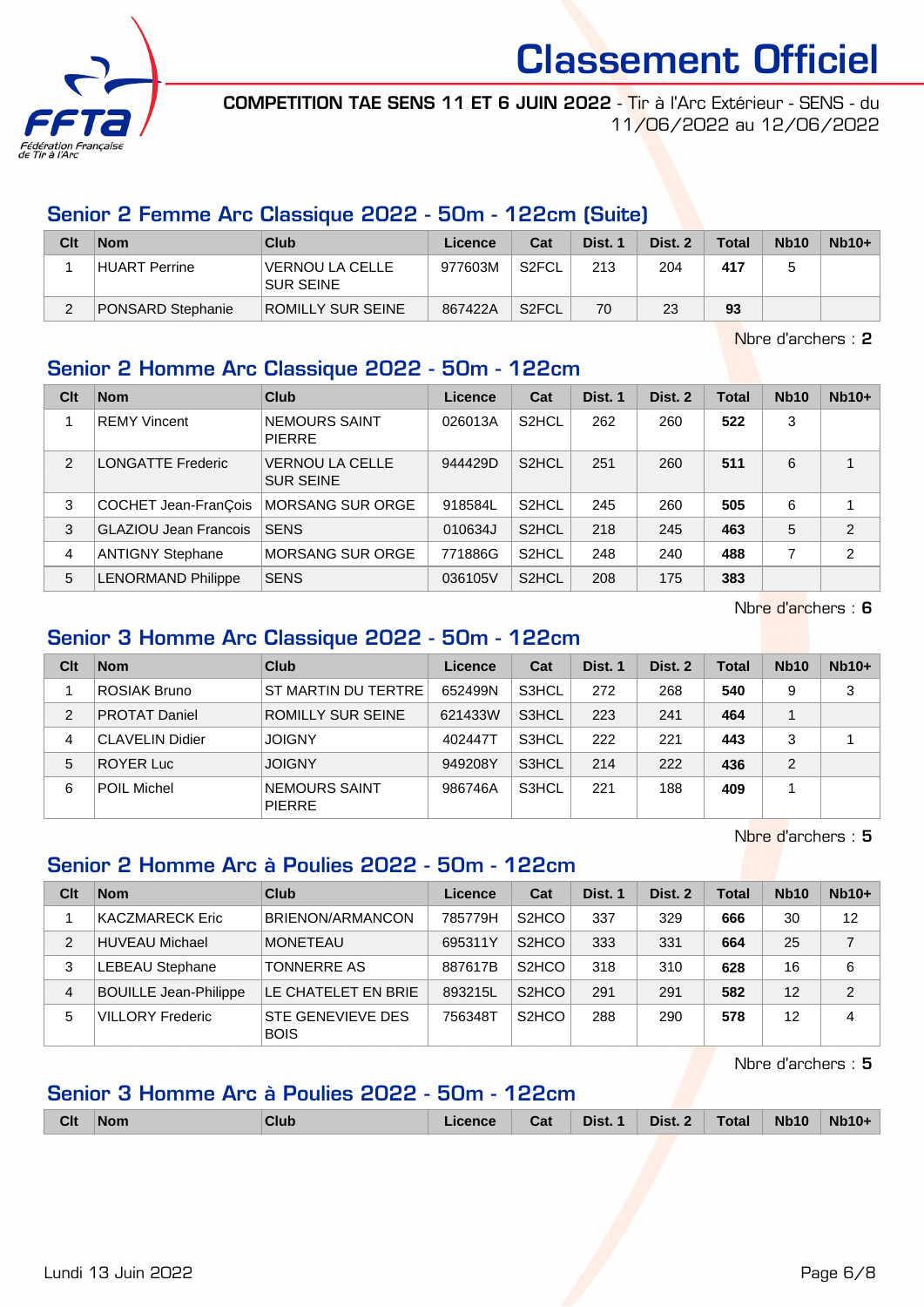

COMPETITION TAE SENS 11 ET 6 JUIN 2022 - Tir à l'Arc Extérieur - SENS - du 11/06/2022 au 12/06/2022

## Senior 3 Homme Arc à Poulies 2022 - 50m - 122cm (Suite)

| Clt | <b>Nom</b>               | Club                                | Licence | Cat   | Dist. 1 | Dist. 2 | <b>Total</b> | <b>Nb10</b> | $Nb10+$ |
|-----|--------------------------|-------------------------------------|---------|-------|---------|---------|--------------|-------------|---------|
|     | <b>LETOURNEAU Daniel</b> | <b>ARGENT SUR</b><br><b>SAULDRE</b> | 597986K | S3HCO | 303     | 313     | 616          | 20          | J       |
|     | FLEURY Jose              | <b>SENS</b>                         | 720990K | S3HCO | 280     | 260     | 540          |             |         |

Nbre d'archers : 2

## Promotion

| Clt | <b>Nom</b>        | Club        | Licence | Cat | Dist. 1 | Dist. 2 | <b>Total</b> | <b>Nb10</b> | $Nb10+$ |
|-----|-------------------|-------------|---------|-----|---------|---------|--------------|-------------|---------|
|     | CLUZEAU Francoise | <b>SENS</b> | 712143U | S2  | 327     | 315     | 642          | 10          |         |
| C   | VAROQUEAUX Andre  | <b>SENS</b> | 030176A | S3  | 220     | 241     | 461          |             |         |
| C   | HOGENDOORN Cecile | <b>SENS</b> | 013259M | S2  | 90      | 81      | 171          |             |         |

Nbre d'archers : 3

## Autres tirs

#### Cadette Femme Arc Classique 2022 - 60m - 122cm

| <b>Tir</b>       | <b>Nom</b>                                                 | Club        | nce     | $R_{\rm eff}$<br>val | Dist. | Dist. | <b>Total</b> | <b>Nb10</b> | $Nb10+$ |
|------------------|------------------------------------------------------------|-------------|---------|----------------------|-------|-------|--------------|-------------|---------|
| Tir <sub>2</sub> | FTHEVE<br>Anais<br><u>ь н</u><br>$\mathbf{v}$ $\mathbf{v}$ | <b>SENS</b> | 996701W | <b>CFCL</b>          | 288   | 262   | 550          |             |         |

Nbre d'archers : 1

## Senior 1 Homme Arc Classique 2022 - 70m - 122cm

| Tir   | <b>Nom</b>      | Club                                       | Licence | Cat                | Dist. 1 | Dist. 2 | <b>Total</b> | <b>Nb10</b> | $Nb10+$ |
|-------|-----------------|--------------------------------------------|---------|--------------------|---------|---------|--------------|-------------|---------|
| Tir 2 | CHASTAING Teddy | <b>ASAM CHERBOURG-</b><br><b>OCTEVILLE</b> | 766670M | S <sub>1</sub> HCL | 276     | 268     | 544          |             |         |
| Tir 2 | MASIP Marc      | <b>SENS</b>                                | 033849T | S <sub>1</sub> HCL | 252     | 252     | 504          |             |         |

Nbre d'archers : 2

## Senior 2 Homme Arc Classique 2022 - 70m - 122cm

| <b>Tir</b> | <b>Nom</b>           | Club                                 |         | יה<br>⊍aι | Dist. | Dist. | <b>Total</b> | <b>Nb10</b> | <b>Nb10+</b> |
|------------|----------------------|--------------------------------------|---------|-----------|-------|-------|--------------|-------------|--------------|
| Tir 2      | ∣BOLLORE (<br>Cedric | <b>TERTRE</b><br>ST<br>' MARTIN DU ' | 376912M | S2HCL     | 295   |       | 572          |             |              |

Nbre d'archers : 1

## Senior 3 Homme Arc Classique 2022 - 60m - 122cm

| <b>Tir</b> | <b>Nom</b>               | Club        | Licence | <b>Cost</b><br>⊍aι | Dist. | Dist.<br>$\sqrt{2}$ | Total | <b>Nb10</b> | <b>Nb10+</b> |
|------------|--------------------------|-------------|---------|--------------------|-------|---------------------|-------|-------------|--------------|
| Tir.       | <b>CAMPANA</b><br>Daniel | <b>SENS</b> | 429518T | S3HCL              | 283   | 275                 | 558   |             | ∽<br>-       |

Nbre d'archers : 1

## Cadet Homme Arc à Poulies 2022 - 50m - 80cm

| <b>Tir</b>       | Nom         | Club               | <b>Licence</b> | Cat         | Dist. | Dist. 2 | Total | <b>Nb10</b> | $Nb10+$ |
|------------------|-------------|--------------------|----------------|-------------|-------|---------|-------|-------------|---------|
| Tir <sub>2</sub> | LEBEAU Theo | <b>TONNERRE AS</b> | 872967C        | <b>CHCO</b> | 316   | 306     | 622   |             |         |

Nbre d'archers : 1